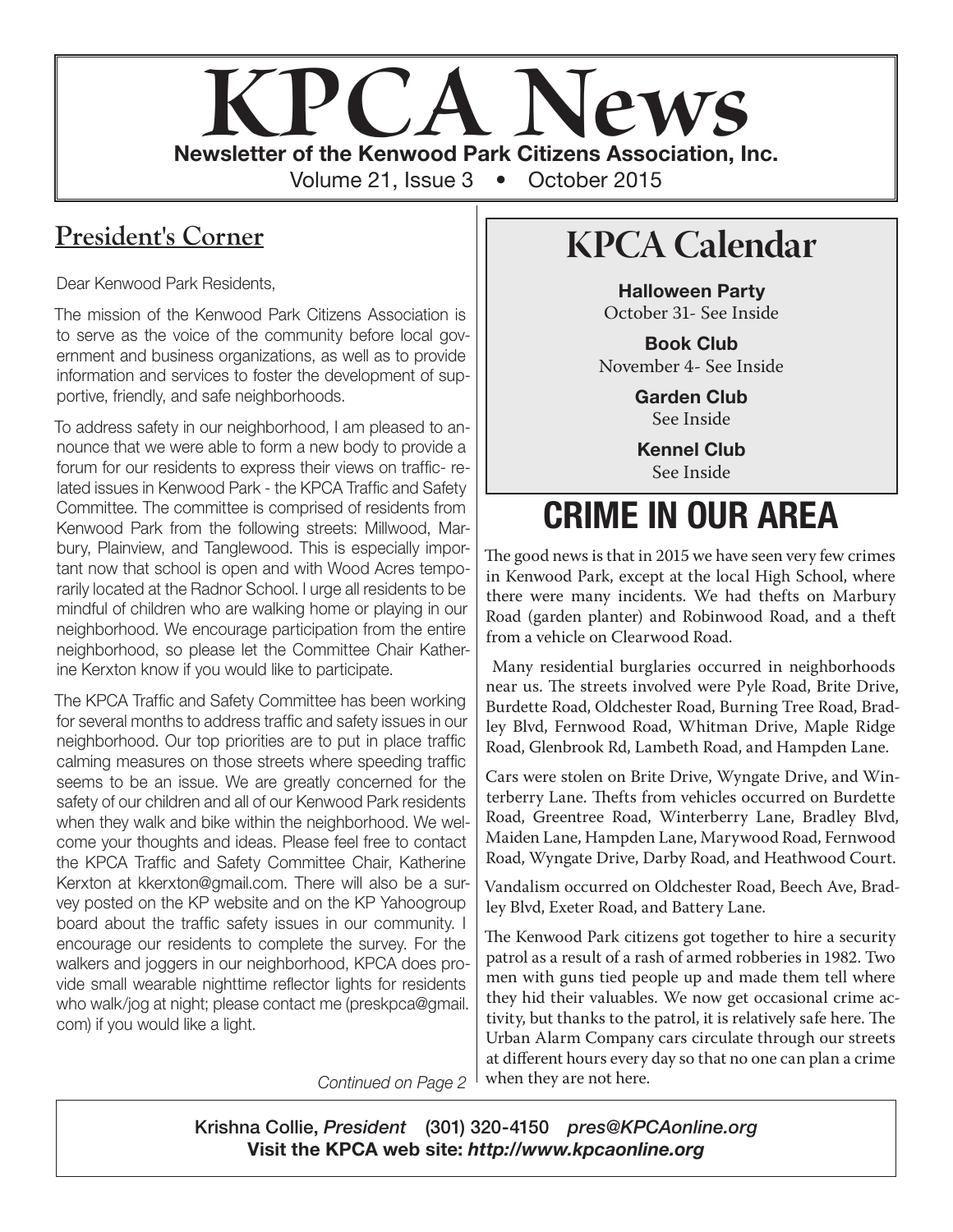Another important contributor to the safety of Kenwood Park is our private security service provided by Urban Alarm. Last year roughly 1/3 of our community participated in the service. Please do consider joining the service as everyone in our community benefits from it. We are seeing a drop off in community participation. If this trend continues we will need to cut back on hours or even a few days. The cost of this service is less than a dollar a day and Urban Alarm is a very responsive and professional company that has received great reviews from current members for their service to the community. There will be a marketing campaign to attract new members, so please be on the lookout for the material.

To provide information for the community and to support interaction between residents at the various events we sponsor we will be revamping the KP website (kpcaonline. org). An online directory will be available for KPCA members. This will be in a secure area for members to download. This new site will serve the residents of Kenwood Park by providing information about community and events that take place in the community. We will still have a newsletter that is not going away. As much as I like the internet news sites, I still like to read the newspaper, so we will continue to publish the newsletter.

Our 4th of July was rained out this year. However, we had our first ever back to school event, and this was a fun time and we will continue this event next year. I want to thank Evan (our neighborhood disc jockey), Katherine Kerxton and Elizabeth Haile for coordinating such a fun event. Our Halloween event will be held on Marbury Court this year from 4pm-6pm for all the children and adults in the community – we encourage costumes, especially for the adults! I look forward to seeing you there.

Krishna Collie KPCA President



# **President's Corner, Continued from Page 1**  $\blacksquare$   $\blacksquare$   $\blacksquare$   $\blacksquare$   $\blacksquare$   $\blacksquare$   $\blacksquare$   $\blacksquare$   $\blacksquare$   $\blacksquare$   $\blacksquare$   $\blacksquare$   $\blacksquare$   $\blacksquare$   $\blacksquare$   $\blacksquare$   $\blacksquare$   $\blacksquare$   $\blacksquare$   $\blacksquare$   $\blacksquare$   $\blacksquare$   $\blacksquare$   $\blacksquare$   $\blacksquare$   $\bl$

### Baby Sitters

| L. Sorcher (Certified)                                                                                                                                | (301) 229-2328 |
|-------------------------------------------------------------------------------------------------------------------------------------------------------|----------------|
| C. Goldman                                                                                                                                            | (301) 320-1582 |
| Michelle Dressner                                                                                                                                     | (301) 652-5453 |
| Katie Choppin (certified)                                                                                                                             | (301) 229-9139 |
| Carly Choppin (certified)                                                                                                                             | (301) 229-9139 |
| Anne Charpentier (certified)                                                                                                                          | (301) 320 4310 |
| Bailey and Hannah (sisters, high school students)                                                                                                     |                |
| both CPR certified, Children's Hospital,                                                                                                              |                |
| baby sitting certificate                                                                                                                              | (301) 312 8606 |
| Ally (Alexandra) Turco (CPR cert.<br>Amer. Red Cross First Aid cert.                                                                                  | (240) 620-5775 |
| Dana Vazquez (senior at Whitman) (301) 910-3262<br>Red Cross First Aid and CPR cert.<br>Native Spanish speaker from Argentina<br>prefers Whitman area |                |
| <b>Leaf Rakers, Snow Shovelers, Odd Jobs</b>                                                                                                          |                |

Isaac Bacon (Whitman HS student) is offering to do snow shoveling, firewood delivery, and any other odd job *IsaacBacon43@gmail.com* (240) 507-8075 Amber White (301) 588-6474 (*apamberpower@gmail.com* (loving and reliable dog walker)

Alex (10th grader at French Int'l School) (202) 413-1193 or *acpiot@gmail.com*

Chris Fowler (responsible boy in the neighborhood): cut your grass while you're away-water your plants while you're on vacation—take care of your pets, house while you're on vacation-move heavy objects. Call Chris who lives on Marbury Road @ 301-455-8187-Email: *chris.fowler419@gmail. com*. References available upon request for pet and house sitting!

Julian Vazques (Whitman Senior student) is offering as loving and reliable pet sitter and dog walker. (301) 910 3013 or *julianvazquez06@hotmail.com*.

Hector Gobet, lives on Lenox Road, 202-770-5950, or *hectorgobet@gmail.com.*

### GET LISTED HERE FREE:

Leave name and phone number with Editor, Edward Elson, at (301) 320-2837 or email *news@kpcaonline.org*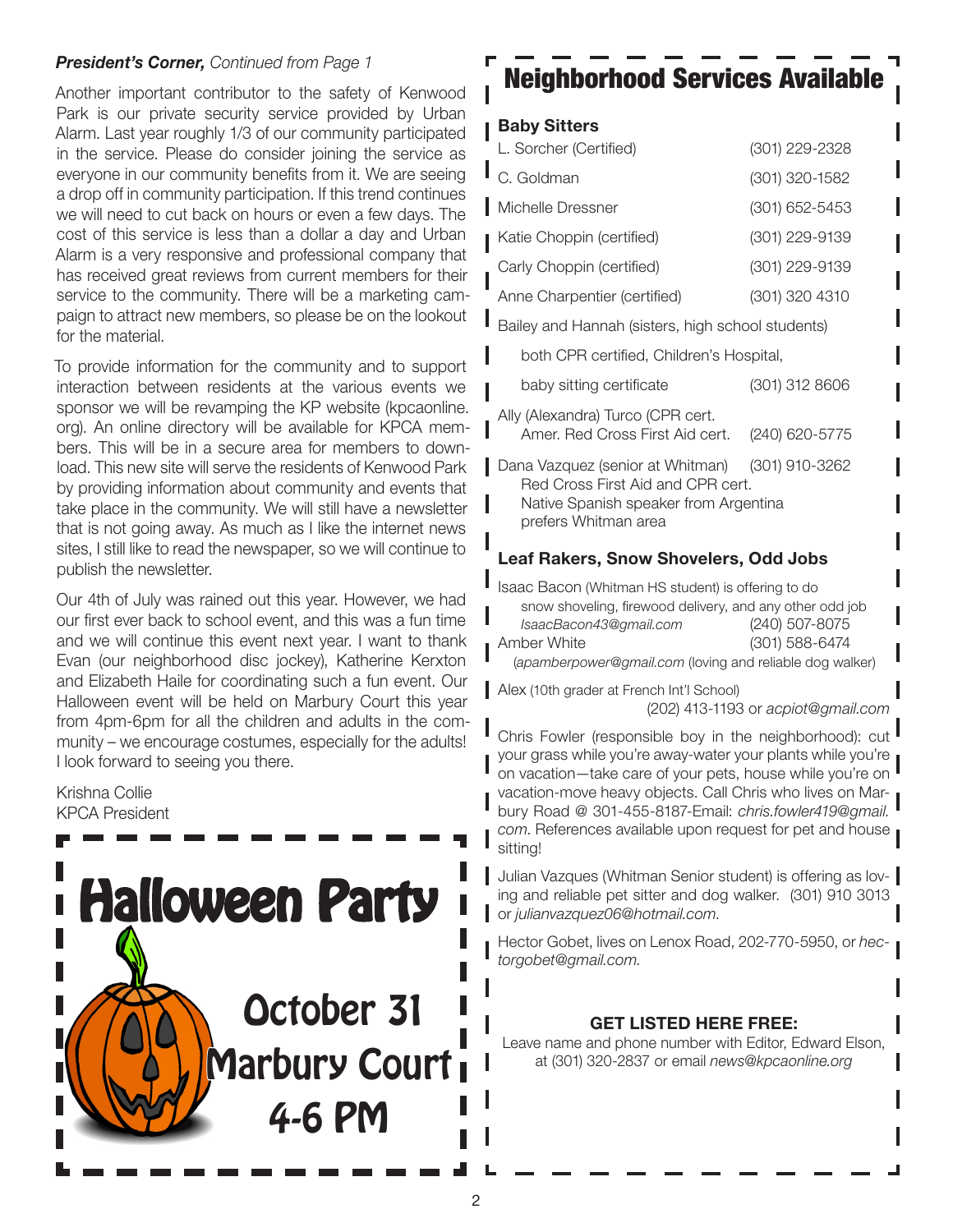# **Mants**

# **If you've already joined – thank you! If you haven't, now is the time!**

# *What do we offer?*

FOR SOCIAL MEMBERS:

Book Club Garden Club Kennel Club Halloween Party for Kids July 4th Party for Kids Great Website with lots of information Neighborhood Newsletter Neighborhood Voice on County issues

**In addition to the above, SECURITY MEMBERS get:**

# **THE SECURITY PATROL**

Our Security Patrol keeps crime down in our neighborhood. Even our basically safe neighborhood must be on alert against vandalism against cars, assaults, and drug dealings near the high school.

The patrol is an important Crime Deterrent!

URBAN ALARM, our new provider, is getting Rave Reviews!

- ◆ They respond faster than the police and will call the police if there is trouble
- You can have your home alarm programmed to call them first, reducing false alarms and keeping you from being fined
- They will move your packages out of sight if you're away
- ◆ They can call you if your garage door is open late at night

**But only Security Patrol Members receive these services**

Currently the patrol is on duty about 6 hours a day. More hours would be better. Please do your part for your neighborhood.

# *SIGN UP TODAY!! Feel Safer Tomorrow. (Membership form on page 7)*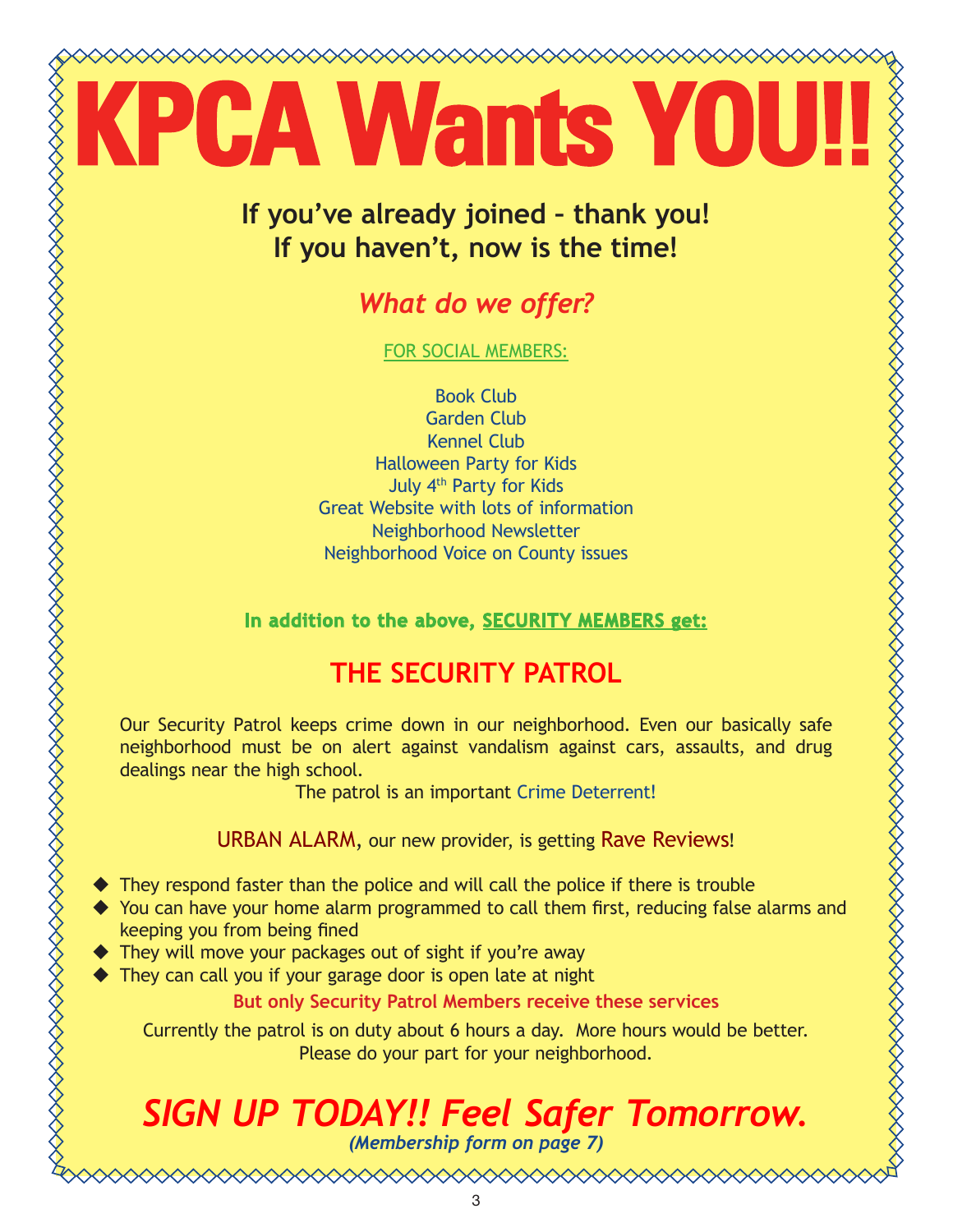# **Real Estate Update for Kenwood Park-October 2015**

The financial crisis of 8 or so years ago spawned a lot of new lending guidelines and it looks like we're not done yet. New rules went into effect October 1 that require lenders to provide buyers with good faith estimates three days following loan application and a closing disclosure three days prior to settlement. And there are now circumstances that will delay closings for three days if there are issues that come up that increase costs beyond a certain amount for the buyer. In addition, the HUD1, which has been the closing document that outlines all the fees for both buyer and seller, and which shows how the buyer is paying and what the seller is receiving, is no longer being used. There is now a new document that replaces the HUD1. So if you are thinking of buying and selling from now forward, know that the process will be a little bit different.

Regarding the market, DC continues to be hot while Bethesda is a bit more enigmatic. New construction abounds and is selling well. But homes that are dated inside, no matter the style, are taking longer and longer. Often I will hear sellers say that the new owners can make the home their own, but today there are few buyers with the time, the vision and the money to take on projects. And millennials, who are today's hot demographic, need to be lured into the suburbs by renovations and sparkling interiors because their priority is to live within walking distance of restaurants, shops and entertainment.

For the four month period between June 1 and October 1 last year, six homes went to closing and 10 rented. The

average sales price was \$1,117,150 and the average rental price was \$4806. For the same time period this year seven homes sold for an average price of \$1,408,206 and ten rented for an average price of \$4,555. It is important to keep in mind the average sales price includes new construction as well as resales. The average days on the market for sales was 35 days compared to 13 for the same period last year and the average days on the market for rentals was 40 compared to 53 last year.

Two homes are under contract for an average price of \$1,309,500 and two are for sale – one for \$1,544,650 and one for \$1,185,000.

Four homes are for rent ranging in price from \$3500 to \$4600.

If you are interested in receiving my newsletter which XXXXXXXXXXXXXXXXXXXXXXXXXXXXXXXXX contains information such as what to remember to do for your home before winter, top home improvement projects, what you should know about fire insurance as well as local events, let me know. I am happy to add you to the distribution list. lchaletzky@eversco.com or 301 938-2630.

*Contributed by Linda Chaletzky lchaletzky@eversco.com*

\*Statistics are taken from the Metropolitan Regional Information System for three areas: Washington, D.C., Montgomery County, Maryland, and Fairfax County, Arlington, Alexandria, and Falls Church in Virginia.

### $\sim$

# MESSAGE FROM URBAN ALARM ON HOW TO SCHEDULE VACATION CHECKS

Hello All — there have been some concerns regarding the contact method for scheduling our vacation watch service. To clarify, the following methods are available to patrol members:

1. The quickest way to schedule a vacation watch is by filling out our vacation watch form, link below. The link is mobile friendly through a browser and the data received is encrypted. Once the form is complete and submitted I will

### **Peter Dressner - PC Repair Specialist**

 **MS Windows, Apple OS X, Linux Serving Bethesda Inside Beltway + Adjacent Neighborhoods**

Networking, Virus Removal, PC Problem Resolution Data Recovery and Data Backup, Parental Controls New PC Setup and Data Transfer, Pre-Purchase Advice

Located in Kenwood Park, Bethesda Flexible Hours (24/7) Email: bethesdapcrepair@gmail.com Tel: 301-718-1088 20 32 Blog: bethesdapcrepair.wordpress.com

confirm the submission with the customer. The form can be found at: *http://tinyurl.com/kpca-safe*

2. Members can simply send me an email, *andy@urbanalarm.com*, containing all of the information and I will confirm it with them.

3. Members may still call my office extension, 202-265- 2700, ext.120. However, I am out in the field the majority of the time and there will be a delay in confirming it with them.

Members **should not** call the patrol hotline (202-684-2500) to schedule a vacation watch. The patrol service is not 24 hours and there are times where we are not manning the patrol phone and, if contact with that number is attempted, it would not be tended to until the next officer arrives for duty. In most cases, this is not until overnight and, in that case, it will be handled the next business day. If anyone has any questions please do not hesitate to ask.

Remember, please provide 24 hours notice if possible.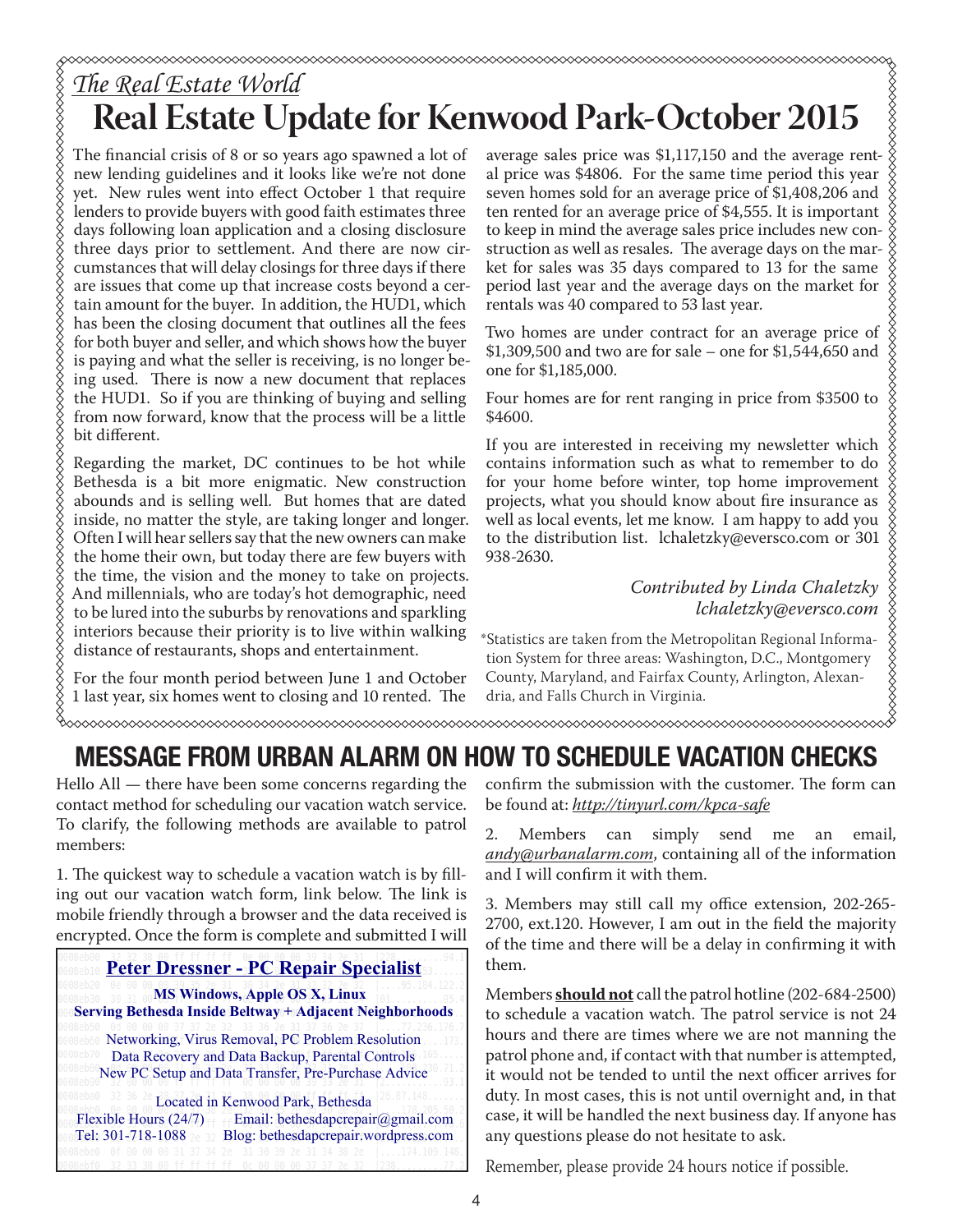# SUPPORT THE SAFETY OF OUR NEIGHBORHOOD

Many people say they have a personal security alarm system in their home, so why do they need to have a security patrol? What about the safety of our streets? If you peruse the crime reports in Bethesda, there are thefts from cars, assaults, and vandalism against cars and homes. Around Walt Whitman, our patrol car has chased off loiterers on corners, possibly selling drugs. Casual walkers, joggers, or residents just putting out the trash can feel safer knowing that it is less likely that assailants are casing our neighborhood. Also, solicitors walking door to door can be brought to the patrol's attention, and their credentials will be checked. With the patrol acting as a deterrent, it is less likely that our neighborhood will be targeted by Travelers or Gypsies.

Urban Alarm even offers personal house alarms, or can take over existing systems, and for security patrol members, the first six months of monitoring service is free. Our patrol can be the contact number for the alarm company, and provides a quicker response than the police. It can also prevent those pesky false alarm fees.

Last year we had 33% of the homes in the neighborhood paying for the security patrol. Let's make it 100%! The patrol provides us with peace of mind, knowing

# **Kenwood Park Kennel Club**

For information about the Kennel Club, please contact Neda, Kpkennel@kpcaonline.org.



# **KPCA GARDEN CLUB NEWS**

- ¾ **Annual plant swap** in June was very successful. We look forward to another plant swap next spring. Don't forget that the fall is an excellent time to plant new trees and shrubs and divide some old perennials.
- ¾ **Volunteers Needed** to help maintain the plant beds, at the entrance to Millwood on Goldsboro Rd., a couple of times a year. Adults and kids welcome (SSL hours available with preapproval).
- ¾ **Bethesda Green: Sustainability Series** will be holding a lecture on **Organic Lawn Care** on **Oct. 26th, at 7PM** on Cordell Ave. Learn how to maintain a beautiful lawn without hurting our environment.The cost is \$20, including refreshments. Registration is online at *http:// bethesdagreen.org/index.php/eventspage/ bethesda-green-sustainability-series/* or simply go to the *Bethesdagreen.org* website and look under events.

If you have questions about volunteering or attending the Organic Lawn Care lecture,

Contact: Sinaly Roy at *Sinalymroy@gmail.com* or 301-229-3459

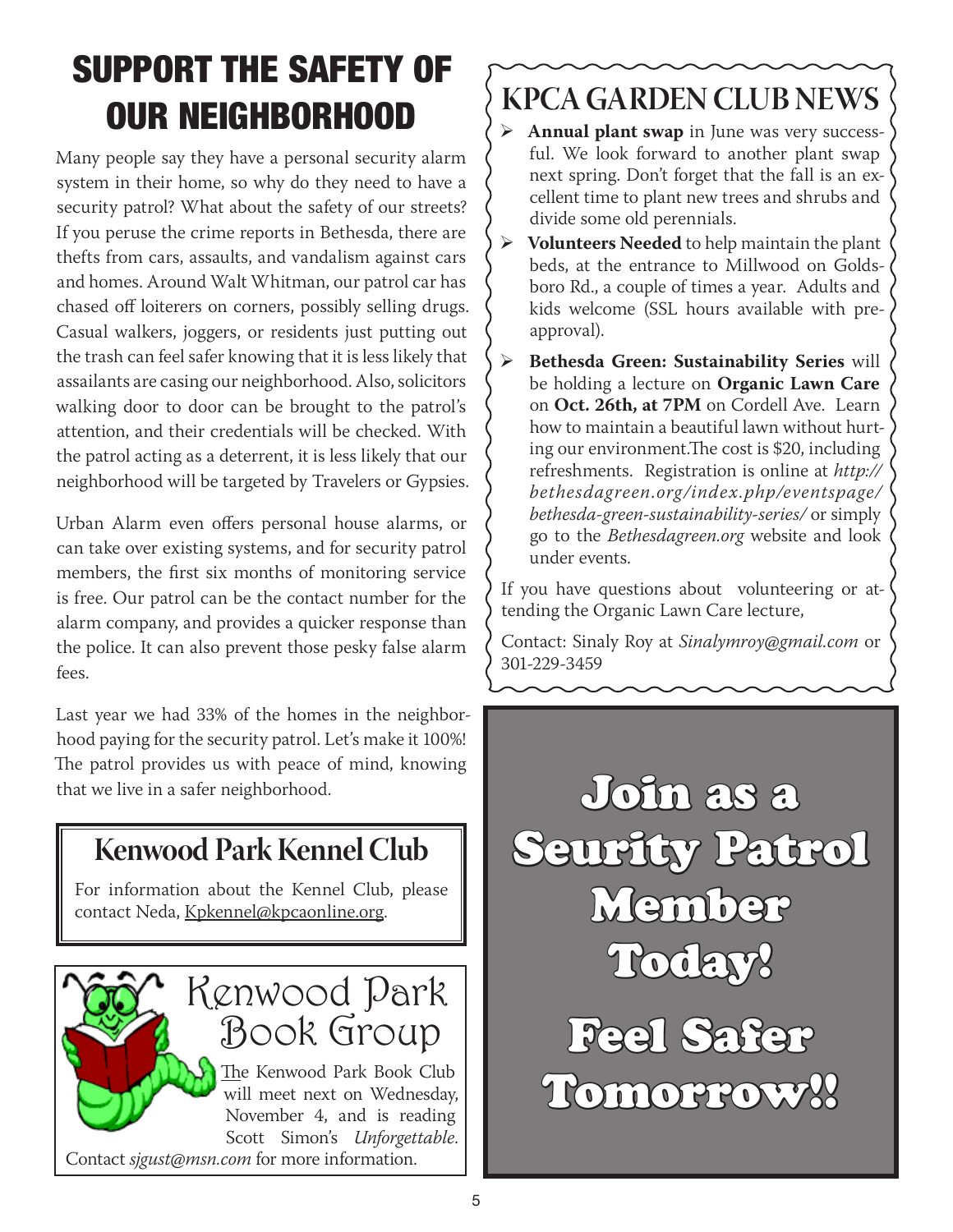# **Autumn Leaves**

The County has two leaf collections in late autumn or you can ask your private yard service to haul your leaves to the County recycling center at Shady Grove Road and Route 355. Judging from the piles of



leaves in our streets every autumn, most residents and their yardmen do not know that it is against the law to put any trash, including leaves, in the street.

Last year we even got fliers from the Highway Department that said the fine for doing this has gone up to \$1000!

### Why avoid putting piles of leaves in the street?

The police say that there are always a few car fires due to the hot catalytic converters of cars igniting dry leaves. The leaves slow down emergency vehicles, and can hide small children. Rain drives the leaves down the storm drains, which get clogged, and basements can get flooded. If you don't want

to pay for private hauling, it is best to have them raked to the edge of the street just before the collections, which are announced on red signs on the utility poles.

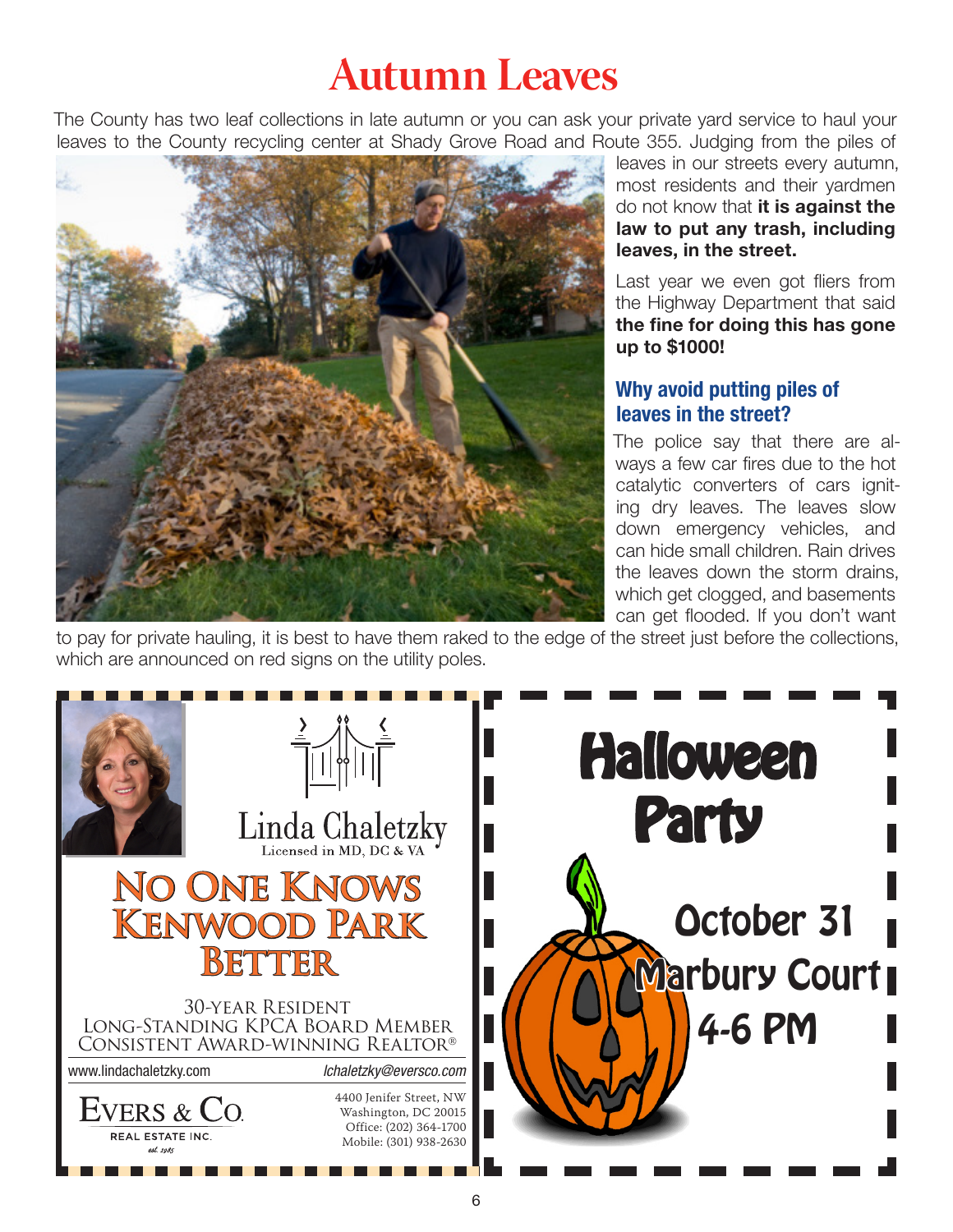# **Kenwood Park Citizens Association** Please renew your membership today (or join for the first time). *September 15, 2015 to September 14, 2016*  $\Box$  Security patrol contribution and KPCA membership together: \$295. □ Social KPCA membership only: \$85. Last Name: \_\_\_\_\_\_\_\_\_\_\_\_\_\_\_\_\_\_\_\_\_\_\_\_\_\_\_\_\_\_\_\_\_\_\_\_\_\_\_\_\_\_\_\_\_\_\_\_\_\_\_\_\_\_\_\_\_\_\_\_\_\_\_\_\_\_\_\_ First Name: \_\_\_\_\_\_\_\_\_\_\_\_\_\_\_\_\_\_\_\_\_\_\_\_\_\_\_\_\_\_\_\_\_\_\_\_\_\_\_\_\_\_\_\_\_\_\_\_\_\_\_\_\_\_\_\_\_\_\_\_\_\_\_\_\_\_\_\_ Spouse's Last Name: \_\_\_\_\_\_\_\_\_\_\_\_\_\_\_\_\_\_\_\_\_\_\_\_\_\_\_\_\_\_\_\_\_\_\_\_\_\_\_\_\_\_\_\_\_\_\_\_\_\_\_\_\_\_\_\_\_\_\_\_ Spouse's First Name: \_\_\_\_\_\_\_\_\_\_\_\_\_\_\_\_\_\_\_\_\_\_\_\_\_\_\_\_\_\_\_\_\_\_\_\_\_\_\_\_\_\_\_\_\_\_\_\_\_\_\_\_\_\_\_\_\_\_\_\_ Street Address: \_\_\_\_\_\_\_\_\_\_\_\_\_\_\_\_\_\_\_\_\_\_\_\_\_\_\_\_\_\_\_\_\_\_\_\_\_\_\_\_\_\_\_\_\_\_\_\_\_\_\_\_\_\_\_\_\_\_\_\_\_\_\_\_\_ Home Phone (\_\_\_\_\_\_\_\_) \_\_\_\_\_\_\_\_\_\_-\_\_\_\_\_\_\_\_\_\_\_\_\_\_\_\_\_\_ E-Mail Address:  $\hfill \Box$ **Emergency Contact:** (Someone we can call if you are out of town or are disabled, even in the evening): \_\_\_\_\_\_\_\_\_\_\_\_\_\_\_\_\_\_\_\_\_\_\_\_\_\_\_\_\_\_\_\_\_\_\_\_\_\_\_\_\_\_\_\_\_\_\_\_\_\_\_\_\_\_\_\_\_\_\_\_\_\_\_\_\_\_\_\_\_\_\_\_\_\_\_\_\_\_\_\_\_\_\_\_\_\_\_\_\_\_\_\_\_\_\_ Please make checks out to: Kenwood Park Citizens Association (or KPCA) Please mail to: KPCA Treasurer P.O. Box 127 Gen Echo, MD 20812 Prefer to pay online? Go to: www.brightdoc.com/kpca If you are paying the security patrol dues, and the patrol sees your garage door open, do you want to be phoned after 11 PM?  $\square$  Yes  $\square$  No